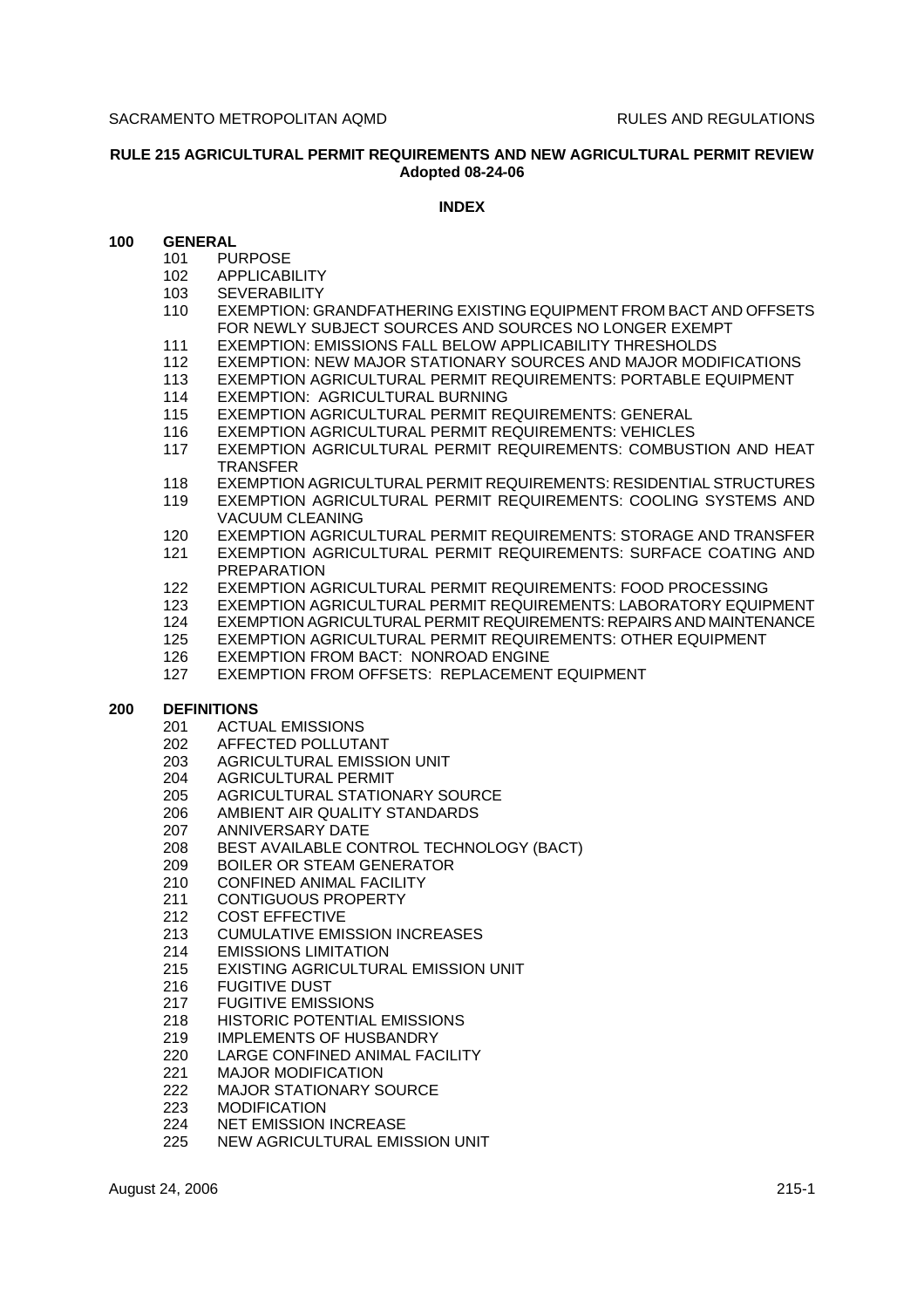- 226 NEW NONROAD ENGINE
- 227 NONROAD ENGINE
- 228 OFFSET
- 229 PM10
- 230 POTENTIAL TO EMIT
- 231 PROCESS HEATER
- 232 REACTIVE ORGANIC COMPOUND (ROC)
- 233 RECONSTRUCTED AGRICULTURAL STATIONARY SOURCE
- 234 REFORMER
- 235 REPLACEMENT EQUIPMENT
- 236 STATIONARY ENGINE
- 237 VEHICLE

#### **300 STANDARDS**

- 301 AGRICULTURAL PERMITS
- 302 STANDARDS FOR GRANTING APPLICATIONS
- 303 BEST AVAILABLE CONTROL TECHNOLOGY
- 304 EMISSION OFFSET REQUIREMENTS, GENERAL
- 305 LOCATION OF EMISSION OFFSETS AND EMISSION OFFSET RATIOS
- 306 INTERPOLLUTANT EMISSION OFFSETS
- 307 DENIAL, FAILURE TO MEET STANDARDS
- 308 TRANSFER
- 309 PERMIT RENEWAL

#### **400 ADMINISTRATIVE REQUIREMENTS**

- 401 PERMIT REQUIREMENTS
- 402 COMPLIANCE DATES APPLICATION SUBMITTAL FOR EXISTING AGRICULTURAL EMISSION UNITS
- 403 COMPLIANCE DATES APPLICATION SUBMITTAL FOR SOURCES NO LONGER EXEMPT
- 404 CALCULATION OF EMISSIONS FOR BACT TRIGGER LEVELS
- 405 CALCULATION OF EMISSION OFFSET TRIGGERS
- 406 CALCULATION OF EMISSION OFFSETS REQUIRED
- 407 NOTIFICATION: OPERATION OF A NONROAD ENGINE
- 408 PETITION FOR EXEMPTION FROM MAINTAINING AN AGRICULTURAL PERMIT
- 409 AIR QUALITY MODELS

# **500 MONITORING AND RECORDS**<br>501 TESTING PROCEDURE

- **TESTING PROCEDURES**
- 502 INVENTORY STATEMENTS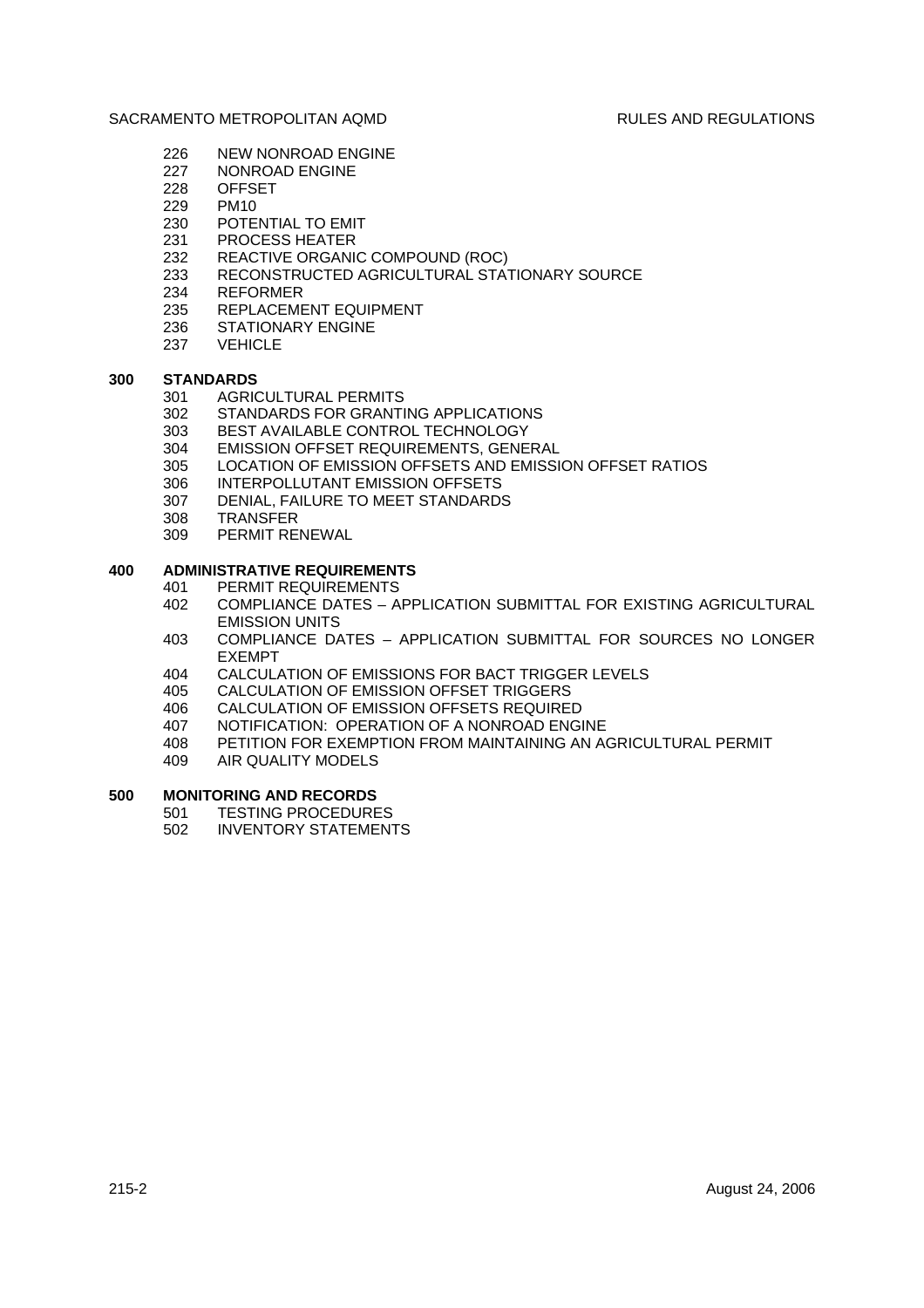#### **100 GENERAL**

- 101 **PURPOSE:** To provide an orderly procedure for the review of new agricultural emission units of air pollution and of the modification and operation of existing agricultural emission units through the issuance of permits, including the mechanism by which permits to new and modified agricultural emission units may be granted without interfering with the attainment or maintenance of ambient air quality standards.
- 102 **APPLICABILITY:** This rule shall apply to:
	- 102.1 All agricultural stationary sources that have had actual emissions equal to or greater than Section 102.1.a. or Section 102.1.b., for any air contaminant excluding fugitive dust emissions for any calendar year after 2003:

| а. | <b>Pollutant</b>           | <b>Tons per Year</b> |
|----|----------------------------|----------------------|
|    | Reactive Organic Compounds | 25                   |
|    | Nitrogen Oxides            | 25                   |
|    | <b>Sulfur Oxides</b>       | 50                   |
|    | <b>PM10</b>                | 50                   |
|    | Carbon Monoxide            | 50                   |

- b. 50% of the following which corresponds to the nonattainment designation of the District:
	- 1. the major stationary source thresholds that are listed in Title I of the Federal Clean Air Act for nitrogen oxide or volatile organic compounds;
	- 2. the thresholds that are listed in 40 CFR Part 51 for carbon monoxide; or
	- 3. the thresholds that are listed in 40 CFR Part 52 for PM10 or sulfur dioxide;
- 102.2 An agricultural emission unit that is subject to Rule 496, LARGE CONFINED ANIMAL FACILITIES; and/or
- 102.3 A boiler or process heater located at an agricultural stationary source that is subject to Rule 411, NOX FROM BOILERS, PROCESS HEATERS AND STEAM GENERATORS and is applying for a low usage exemption pursuant to that rule.
- 103 **SEVERABILITY:** If a court of competent jurisdiction issues an order that any provision of this rule is invalid, it is the intent of the Board of Directors of the District that other provisions of this rule remain in full force and affect to the extent allowed by law.

#### 110 **EXEMPTION: GRANDFATHERING EXISTING EQUIPMENT FROM BACT AND OFFSETS FOR NEWLY SUBJECT SOURCES AND SOURCES NO LONGER EXEMPT:**

- 110.1 When an agricultural emission unit that is not subject to this rule subsequently becomes subject to this rule, the equipment installed prior to becoming subject to this rule shall remain exempt from the BACT and offset requirements specified in Section 303 and 304 until the equipment is modified as defined by Section 223.
- 110.2 Equipment installed during the time an agricultural stationary source is exempt from permit requirements pursuant to Section 111, shall remain exempt from the BACT and offset requirements specified in Section 303 and 304 until the equipment is modified as defined by Section 223.
- 111 **EXEMPTION: EMISSIONS FALL BELOW APPLICABILITY THRESHOLDS:** Once an agricultural emission unit becomes subject to this rule, the agricultural emission unit remains subject to this rule as long as it remains in operation except as provided below. An agricultural permit may be discontinued if the conditions in Sections 111.1 and 111.2 are met. This exemption does not apply to agricultural stationary sources that become subject to Rule 496, LARGE CONFINED ANIMAL FACILITIES and to boilers or process heaters located at an agricultural stationary source that is subject to Rule 411, NOX FROM BOILERS, PROCESS HEATERS AND STEAM GENERATORS.
	- 111.1 The Air Pollution Control Officer approves in writing a petition from the agricultural stationary source, pursuant to Section 407, demonstrating that the emissions from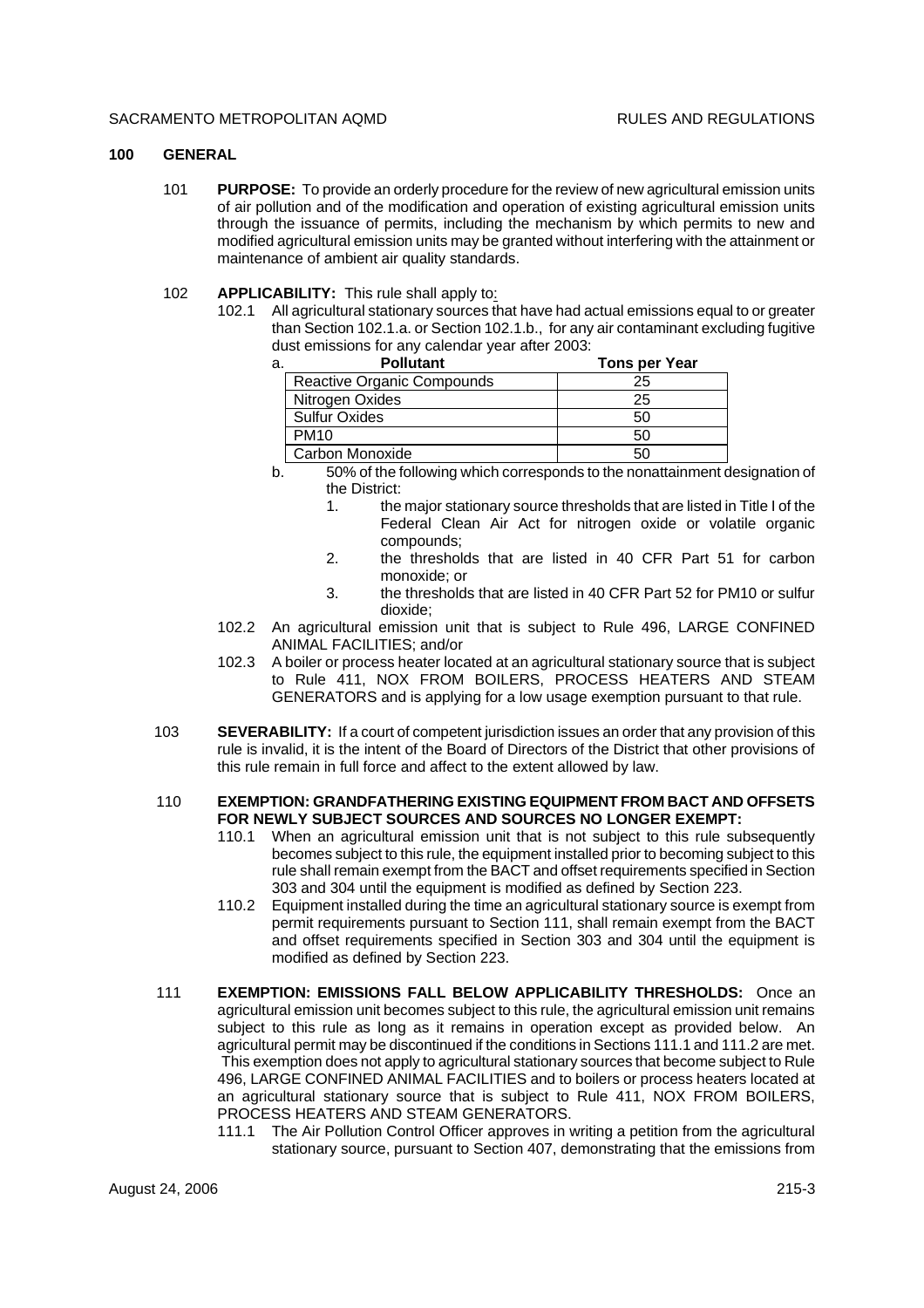the agricultural stationary source have been below the levels specified in Section 102.1 for the prior three consecutive years; and

- 111.2 Except as provided in Section 111.4, the source submits annual emission reports as prescribed in Section 502 that continue to demonstrate to the satisfaction of the Air Pollution Control Officer that the emission levels remain below the thresholds established in Section 102.1.
- 111.3 If the annual emission report prescribed in Section 502 demonstrates that the agricultural stationary source emissions exceed the thresholds established in Section 102.1 then the source must submit an application for permit(s) no later than March  $30<sup>th</sup>$  of the year following the first calendar year that the emissions from the agricultural stationary source exceeds the thresholds established in Section 102.1.
- 111.4 An agricultural stationary source may discontinue the annual emission report required in Section 111.2 if the source demonstrates in writing to the Air Pollution Control Officer that the potential to emit from the agricultural stationary source is less than the levels specified in Section 102.1. The annual emission report may only be discontinued if the Air Pollution Control Officer approves the request in writing.
- 112 **EXEMPTION: NEW MAJOR STATIONARY SOURCES AND MAJOR MODIFICATIONS:** An agricultural emission unit that is a new major stationary source or is a major modification as defined by Rule 202, NEW SOURCE REVIEW, is exempt from the permitting requirements of this rule. An agricultural emission unit that is a new major stationary source or a major modification shall comply with the requirements in Rule 201, GENERAL PERMIT REQUIREMENTS and Rule 202, NEW SOURCE REVIEW.
- 113 **EXEMPTION AGRICULTURAL PERMIT REQUIREMENTS: PORTABLE EQUIPMENT:** A permit, pursuant to Section 301, shall not be required for any portable equipment if it meets both of the following requirements:
	- 113.1 It is registered and Safety Code Section 41750 et seq and Title 13, Article 5, of the California Code of Regulations; and
	- 113.2 It is operated in accordance with the Statewide Portable Equipment Registration Program adopted pursuant to California Health and Safety Code Section 41750 et seq and Title 13, Article 5, of the California Code of Regulations.
- 114 **EXEMPTION: AGRICULTURAL BURNING:** Agricultural burning that has been issued a permit pursuant to Rule 501, AGRICULTURAL BURNING is exempt from this rule.
- 115 **EXEMPTION AGRICULTURAL PERMIT REQUIREMENTS: GENERAL:** The exemptions contained in this rule shall not apply to an otherwise exempt piece of equipment which is part of a process that requires a permit. A permit, pursuant to Section 301, shall not be required for the equipment listed in Sections 116 to 125, unless it is:
	- 115.1 Subject to New Source Performance Standards;
	- 115.2 Subject to National Emission Standards for Hazardous Air Pollutants;
	- 115.3 Emits, in levels deemed appropriate for review by the Air Pollution Control Officer, substances identified as a toxic air contaminant or which are under review pursuant to Health and Safety Code Section 39650 et. seq.; or
	- 115.4 The Air Pollution Control Officer makes a determination that the unit may not operate in compliance with District Rules and Regulations.

#### 116 **EXEMPTION AGRICULTURAL PERMIT REQUIREMENTS: VEHICLES:**

- 116.1 Vehicles such as tractors and combines or vehicles used to transport passengers or freight, but not including any article, machine, equipment or other contrivance mounted on such vehicle that would otherwise require a permit under provisions of these rules and regulations.
- 116.2 Locomotives, airplanes and watercraft used to transport passengers or freight.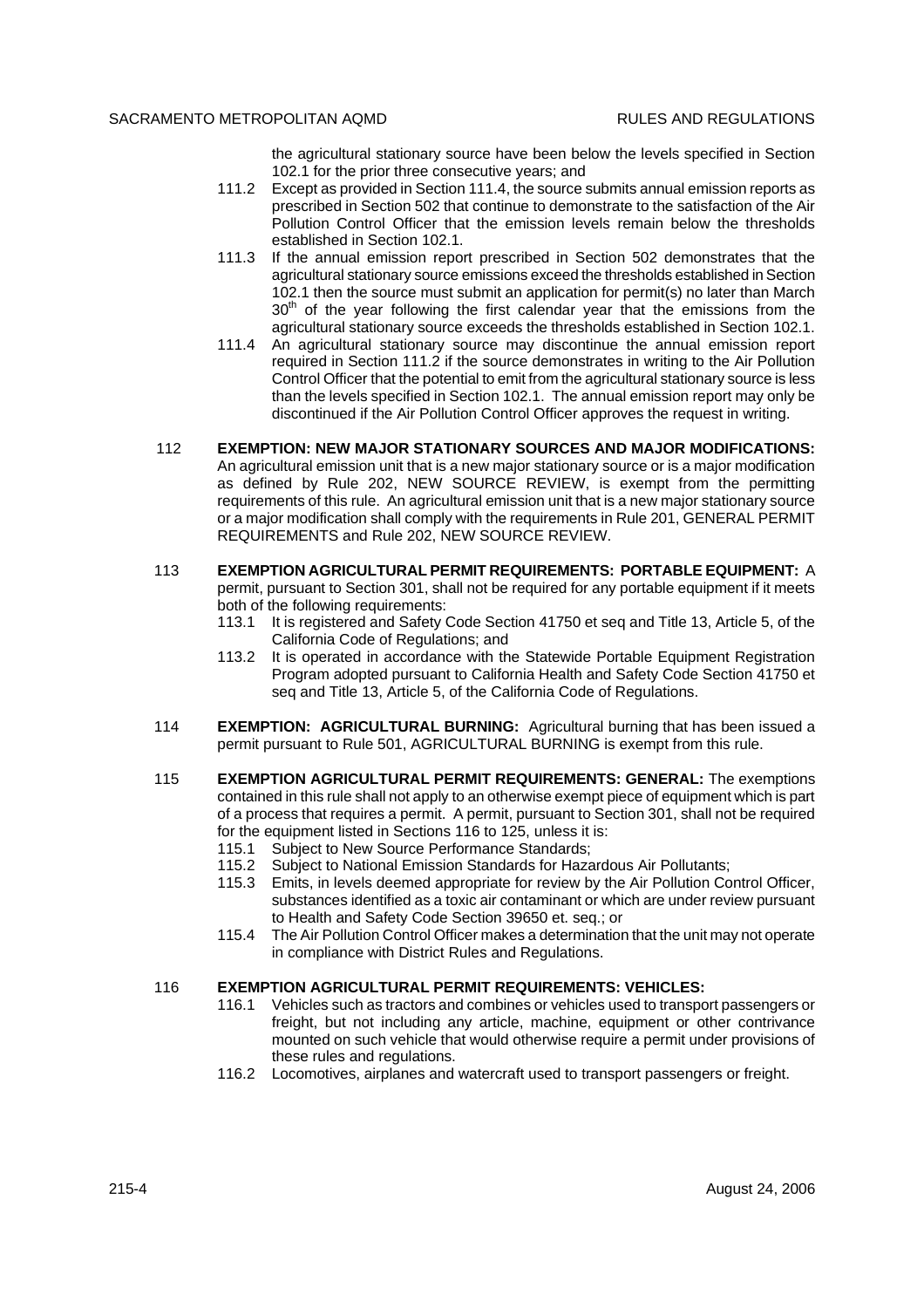- 117 **EXEMPTION AGRICULTURAL PERMIT REQUIREMENTS: COMBUSTION AND HEAT TRANSFER EQUIPMENT:**
	- 117.1 Internal combustion engines with a manufacturer's maximum continuous rating of 50 brake horsepower or less or gas turbine engines with a maximum heat input rate of 3,000,000 British Thermal Units (Btu) per hour or less at ISO standard dry conditions. The ratings of all engines or turbines used in the same process will be accumulated to determine whether this exemption applies.
	- 117.2 Any combustion equipment that has a maximum heat input of less than 1,000,000 Btu per hour (gross) and is equipped to be fired exclusively with purchased quality natural gas, liquefied petroleum gas or any combination thereof. The ratings of all combustion equipment used in the same process will be accumulated to determine whether this exemption applies.
- 118 **EXEMPTION AGRICULTURAL PERMIT REQUIREMENTS: RESIDENTIAL STRUCTURES:** Equipment utilized exclusively in connection with any structure, which structure is designed for and used exclusively as a dwelling for not more than four families.
- 119 **EXEMPTION AGRICULTURAL PERMIT REQUIREMENTS: COOLING SYSTEMS AND VACUUM CLEANING:** Refrigeration, air conditioning, ventilating, water cooling towers or vacuum cleaning systems not designed to remove air contaminants generated by equipment which would require a permit under these rules and regulations. This exemption does not apply to equipment that is used to comply with Rule 496, LARGE CONFINED ANIMAL FACILITIES.
- 120 **EXEMPTION AGRICULTURAL PERMIT REQUIREMENTS: STORAGE AND TRANSFER:** Tanks, reservoirs, vessels or other containers and their associated dispensing, pumping and compression systems used exclusively for the storage of:
	- 120.1 Liquefied or compressed gases:
	- 120.2 Unheated organic materials with an initial boiling point of  $150^{\circ}$ C (302 $^{\circ}$ F) or greater, as determined by the testing procedure specified in Section 501.1, or with an organic vapor pressure of 5 mm Hg (0.1 psia) or less at  $20^{\circ}$ C, as determined by the testing procedure specified in Section 501.2;
	- 120.3 Organic liquids with a vapor pressure of  $77.5$  mm Hg  $(1.5 \text{ psia})$  or less at  $20^{\circ}\text{C}$ , as determined by the testing procedure specified in Section 501.2, having a capacity of 23,000 liters (6076 gallons or less). Equipment used exclusively for the transfer of organic liquids with a vapor pressure of  $77.5$  mm Hg (1.5 psia) at  $20^{\circ}$ C to or from storage:
	- 120.4 Equipment used exclusively for organic liquid storage or transfer to and from storage of less than 950 liters (251 gallons) capacity. This exemption does not include asphalt
	- 120.5 Equipment used exclusively for the storage, holding, melting and transfer of asphalt or coal tar pitch with a capacity of less than 600 liters (159 gallons).

#### 121 **EXEMPTION AGRICULTURAL PERMIT REQUIREMENTS: SURFACE COATING AND PREPARATION:**

- 121.1 Water solution for surface preparation, cleaning, stripping, etching (other than chemical milling) or the electrolytic plating with electrolytic polishing of, or the electrolytic stripping of brass, bronze, cadmium, copper, iron lead, nickel, tin, zinc, and precious metals.
- 121.2 Surface coating operations using a combined total of one gallon per day or less of coating material and solvent.
- 122 **EXEMPTION AGRICULTURAL PERMIT REQUIREMENTS: FOOD PROCESSING:** Smokehouses in which the maximum horizontal inside cross sectional area does not exceed 2 square meters (21.5 square feet).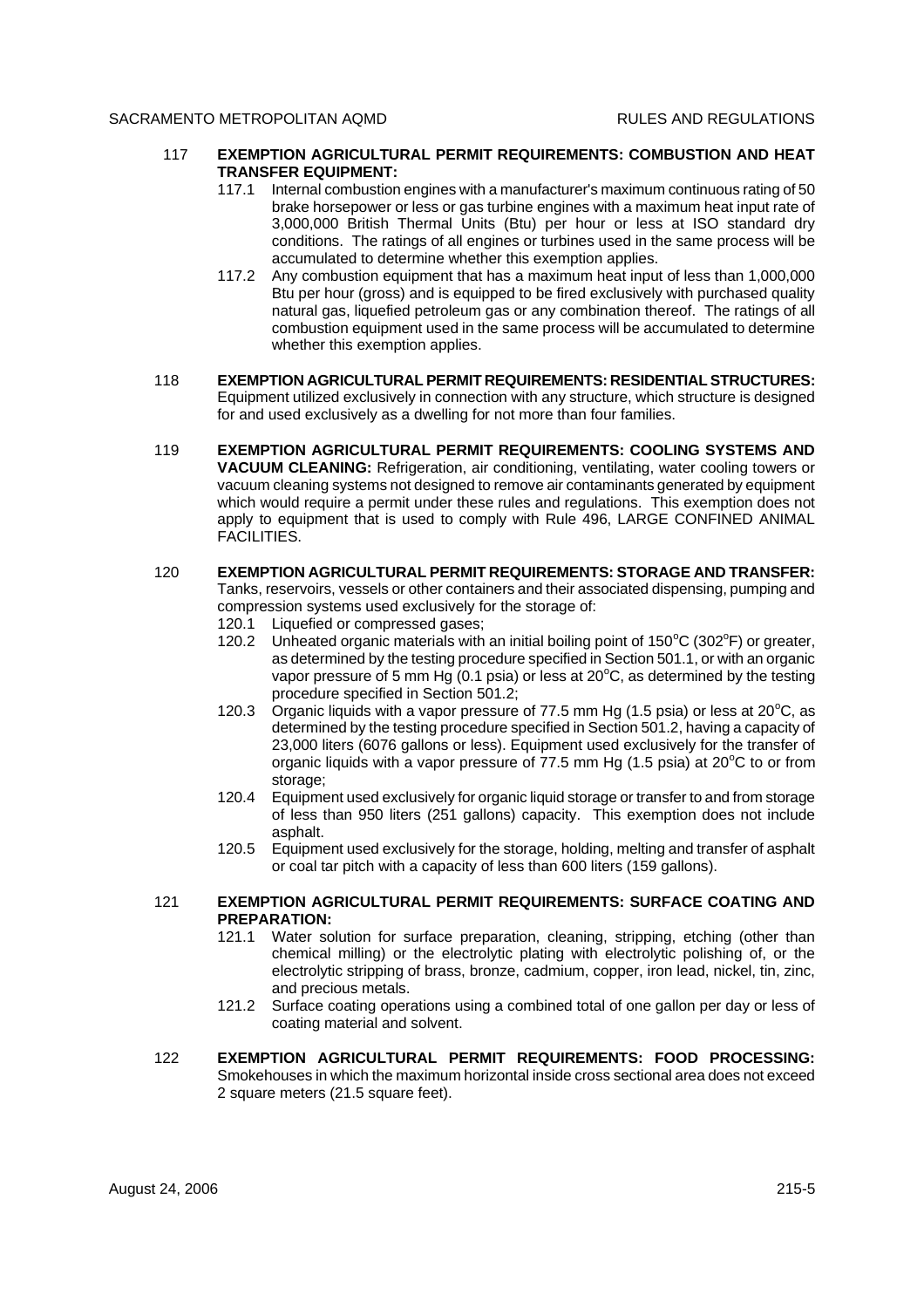- 123 **EXEMPTION AGRICULTURAL PERMIT REQUIREMENTS: LABORATORY EQUIPMENT:** Laboratory equipment used exclusively for chemical or physical analysis and bench scale tests, including associated vacuum-producing equipment.
- 124 **EXEMPTION AGRICULTURAL PERMIT REQUIREMENTS: REPAIRS AND MAINTENANCE:** Repairs or maintenance not involving changes to any equipment for which a permit has been granted under Section 301 of this rule.
- 125 **EXEMPTION AGRICULTURAL PERMIT REQUIREMENTS: OTHER EQUIPMENT:** Other equipment deemed by the Air Pollution Control Officer and which would emit any pollutants less than 2 pounds in any 24 hour period.
- 126 **EXEMPTION FROM BACT: NEW NONROAD ENGINE:** The Air Pollution Control Officer shall exempt a new nonroad engine from the requirements of Section 303.
- 127 **EXEMPTION FROM OFFSETS: REPLACEMENT EQUIPMENT:** The requirements of Section 304 shall not apply to replacement equipment.

### **200 DEFINITIONS**

- 201 **ACTUAL EMISSIONS:** Measured or estimated emissions which most accurately represent the emissions from the agricultural emission unit.
- 202 **AFFECTED POLLUTANT:** Reactive organic compounds (ROC), nitrogen oxides (NOx), sulfur oxides (SOx), particulate matter less than 10 microns in diameter (PM10), carbon monoxide (CO), and lead.

#### 203 **AGRICULTURAL EMISSION UNIT:**

- 203.1 As defined by Section 39011.5(a)(1), 39011.5(a)(2), and 39011.5(a)(3) of the California Health and Safety Code, any process, article, machine, equipment or other contrivance, the use of which may cause the issuance of affected pollutants used in the production of crops or the raising of fowl or animals which is:
	- a. Part of a confined animal facility, including, but not limited to, any structure, building, installation, barn, corral, coop, feed storage area, milking parlor, or system for the collection, storage, treatment, and distribution of liquid and solid manure.
	- b. An internal combustion engine used in the production of crops or the raising of fowl or animals, including, but not limited to, an engine subject to Article 1.5 (commencing with Section 41750) of Chapter 3 of Part 4 of the California Health and Safety Code except an engine that is used to propel implements of husbandry; or
	- c. An agricultural stationary source that is required to obtain an operating permit pursuant to Rule 207, TITLE V – FEDERAL OPERATING PERMIT PROGRAM.
- 203.2 Any boiler or process heater located at an agricultural stationary source that is subject to Rule 411, NOX FROM BOILERS, PROCESS HEATERS AND STEAM GENERATORS.
- 204 **AGRICULTURAL PERMIT:** A permit issued to an agricultural emission unit or group of agricultural emission units pursuant to the provisions of this rule. For the purpose of issuing an agricultural permit, one permit will be required for each of the following: all portable internal combustion engines; all stationary internal combustion engines; all other fuel burning processes or equipment; or all other agricultural emission units including livestock handling.
- 205 **AGRICULTURAL STATIONARY SOURCE:** An agricultural emission unit or group of agricultural emission units used in the production of crops or the raising of fowl or animals which:

205.1 are located on one property or on two or more contiguous properties, and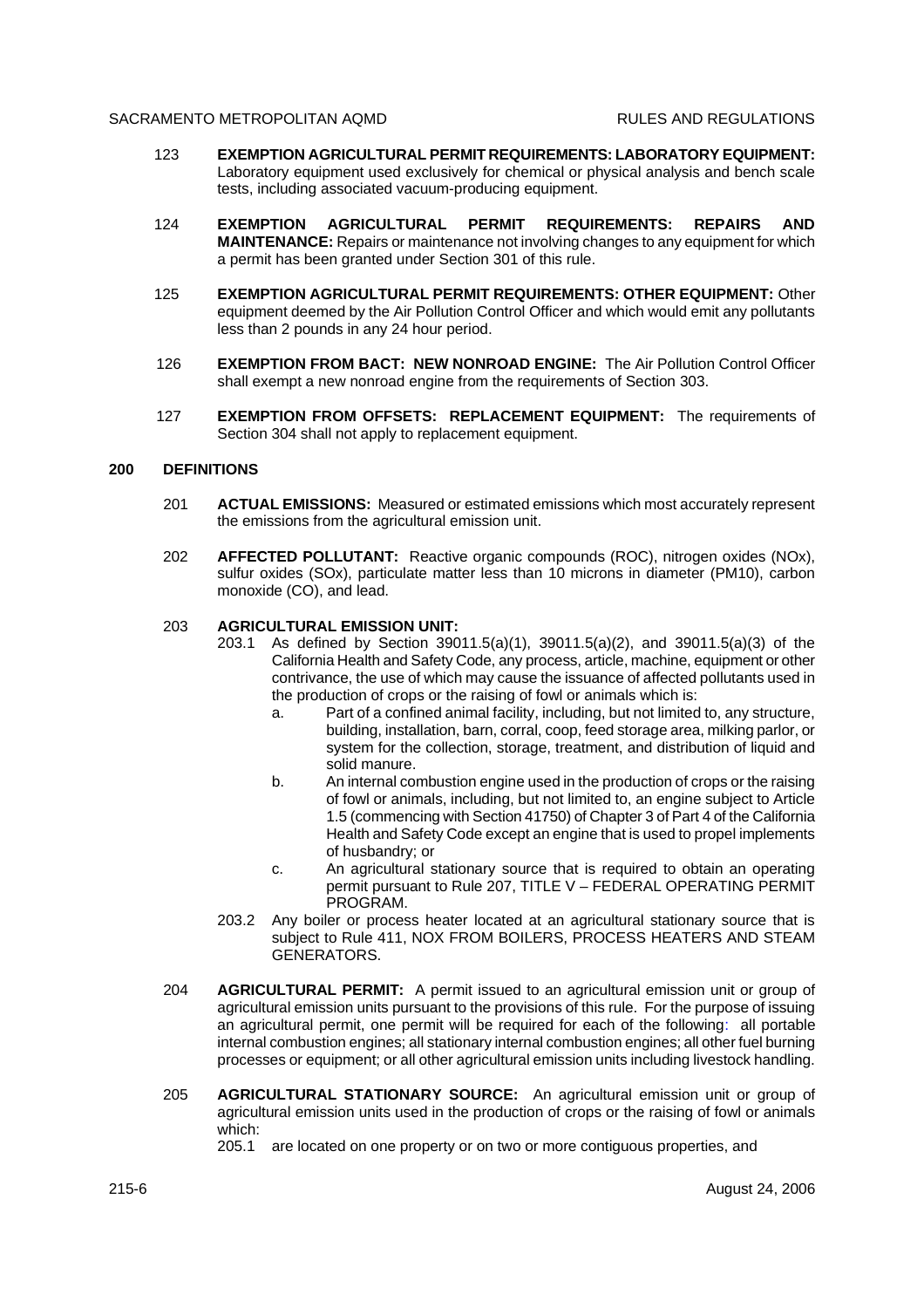- 205.2 are under the same or common ownership, operation, or control or which are owned or operated by entities which are under common control.
- 206 **AMBIENT AIR QUALITY STANDARDS:** State and federal ambient air quality standards.
- 207 **ANNIVERSARY DATE:** The day and month of issuance of a permit and that same day and month of each succeeding year.
- 208 **BEST AVAILABLE CONTROL TECHNOLOGY (BACT):** The most stringent emission limitation or control technique which:
	- 208.1 Has been achieved in practice for such category or class of source; or
	- 208.2 Is contained in any state implementation plan (SIP) approved by the United States Environmental Protection Agency for such category or class of source. A specific limitation or control technique shall not apply if the owner or operator of the proposed source demonstrates to the satisfaction of the Air Pollution Control Officer that such limitation or control technique is not presently achievable; or
	- 208.3 Is any other emission limitation or control technique, found by the Air Pollution Control Officer to be technologically feasible for such class or category of sources or for a specific source, and is cost effective.
- 209 **BOILER OR STEAM GENERATOR:** Any external combustion equipment fired with any fuel used to produce hot water or steam, excluding waste heat recovery boilers.
- 210 **CONFINED ANIMAL FACILITY:** An agricultural stationary source where domesticated animals, including but not limited to, cattle, calves, horses, sheep, goats, swine, rabbits, chickens, turkeys, or ducks are corralled, penned, or otherwise caused to remain in restricted areas for commercial agricultural purposes and feeding is by means other than grazing.
- 211 **CONTIGUOUS PROPERTY:** Two or more parcels of land with a common boundary or separated solely by a public roadway or other public right-of-way.
- 212 **COST EFFECTIVE:** A cost per unit of emission reduction, calculated in current year dollars, in accordance with methodology in the BACT Cost Effectiveness Guidelines developed by the District and is lower or equal to criteria specified in these Guidelines.
- 213 **CUMULATIVE EMISSION INCREASE:** An increase calculated pursuant to Section 405.
- 214 **EMISSIONS LIMITATION:** One or more permit conditions which restrict the maximum emissions, at or below the emissions associated with the maximum design capacity.
- 215 **EXISTING AGRICULTURAL EMISSION UNIT:** An agricultural emission unit placed into service on or before January 1, 2004.
- 216 **FUGITIVE DUST:** Solid airborne particulate matter emitted from any non-combustion source which could not reasonably pass through a stack, chimney, vent or other functionally equivalent opening.
- 217 **FUGITIVE EMISSIONS:** Those emissions which could not reasonably pass through a stack, chimney, vent or other functionally equivalent opening.
- 218 **HISTORIC POTENTIAL EMISSIONS:** The historic potential emissions shall be: 218.1 **Modifications:** The potential to emit of the permit prior to modification. 218.2 **New permit:** Zero
- 219 **IMPLEMENTS OF HUSBANDRY:** A vehicle which is used exclusively in the production or harvesting of agricultural products. An implement of husbandry does not include a vehicle if its existing design is primarily for the transportation of persons or property on a highway, unless specifically designated as such by some other provision of the Vehicle Code.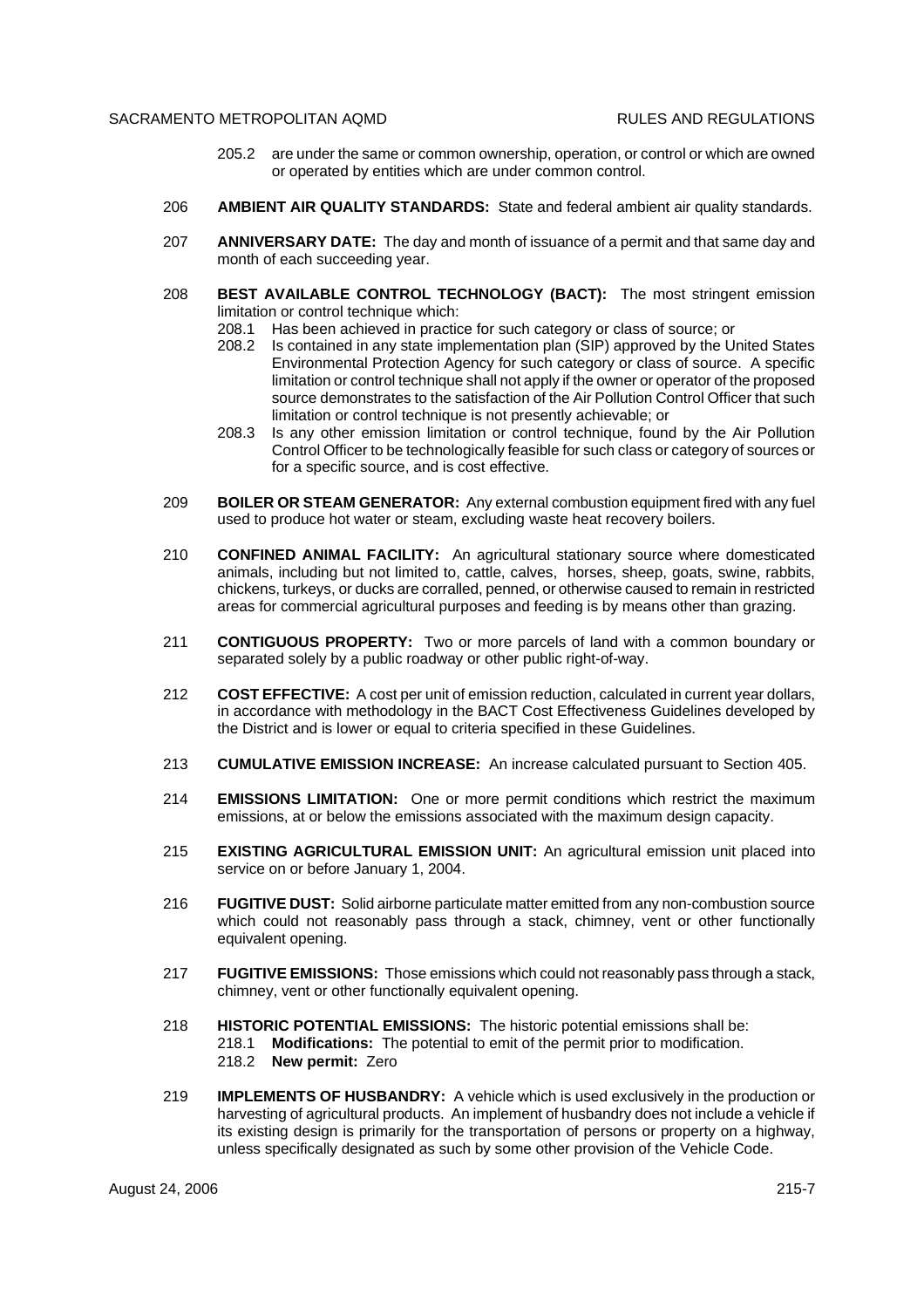- 220 **LARGE CONFINED ANIMAL FACILITY:** Any confined animal facility that maintains on any one day any one or more of the following:
	- 220.1 1,000 or more milk-producing dairy cows;
	- 220.2 3,500 or more beef cattle;
	- 220.3 7,500 or more calves, heifers, or other cattle;
	- 220.4 100,000 or more turkeys;
	- 220.5 650,000 or more chickens other than laying hens;
	- 220.6 650,000 or more laying hens;
	- 220.7 3,000 or more swine
	- 220.8 15,000 or more sheep, lambs, or goats;
	- 220.9 2,500 or more horses;
	- 220.10 650,000 or more ducks;
	- 220.11 30,000 or more rabbits or other animals; or
	- 220.12 Any other levels as defined in Rule 496, LARGE CONFINED ANIMAL FACILITIES.
- 221 **MAJOR MODIFICATION:** See definition under Rule 202, NEW SOURCE REVIEW.
- 222 **MAJOR STATIONARY SOURCE:** See definition under Rule 202, NEW SOURCE REVIEW.
- 223 **MODIFICATION:** Any physical change, change in method of operation, or addition in an existing agricultural stationary source, which:
	- 223.1 Results or may result in either an increase or decrease in the potential to emit as compared to the historic potential emissions.
	- 223.2 Unless previously limited by a permit condition, the following shall not be considered a modification for the purpose of this rule:
		- a. An increase in the production rate if such increase does not exceed the operating design capacity or the actual demonstrated capacity of the facility as approved by the Air Pollution Control Officer.
		- b. An increase in the hours of operation.
		- c. A change in ownership.
		- d. Routine maintenance and repair.
		- e. A reconstructed agricultural stationary source or agricultural emission unit, which shall be treated as a new agricultural stationary source or agricultural emission unit, not as a modification.
		- f. The addition of a continuous emission monitoring system.
		- g. The replacement of air pollution control equipment with new control equipment if the potential to emit of the new equipment are less than or equal to those from the original piece of equipment and the replacement is not a significant modification under the United States Environmental Protection Agency regulations promulgated pursuant to Title I of the Federal Clean Air Act, including 40 CFR Parts 51 and 52.
- 224 **NET EMISSION INCREASE:** An increase calculated pursuant to Section 406.
- 225 **NEW AGRICULTURAL EMISSION UNIT:** An agricultural emission unit that began operation after January 1, 2004 and is located at an agricultural stationary source that has had actual emissions equal to or more than the limits specified in Section 102.1 and the agricultural stationary source has not been granted an exemption pursuant to Section 111.
- 226 **NEW NONROAD ENGINE:** As defined in Title 13, California Code of Regulations, Section 2452, a new nonroad engine is a nonroad engine, the equitable or legal title to which has never been transferred to an ultimate purchaser. If the equitable or legal title to an engine is not transferred to an ultimate purchaser until after the engine is placed into service, then the engine will no longer be new after it is placed into service. A nonroad engine is placed into service when it is used for its functional purposes. The term "ultimate purchaser" means, with respect to a new nonroad engine, the first person who purchases a new nonroad engine for purposes other than resale.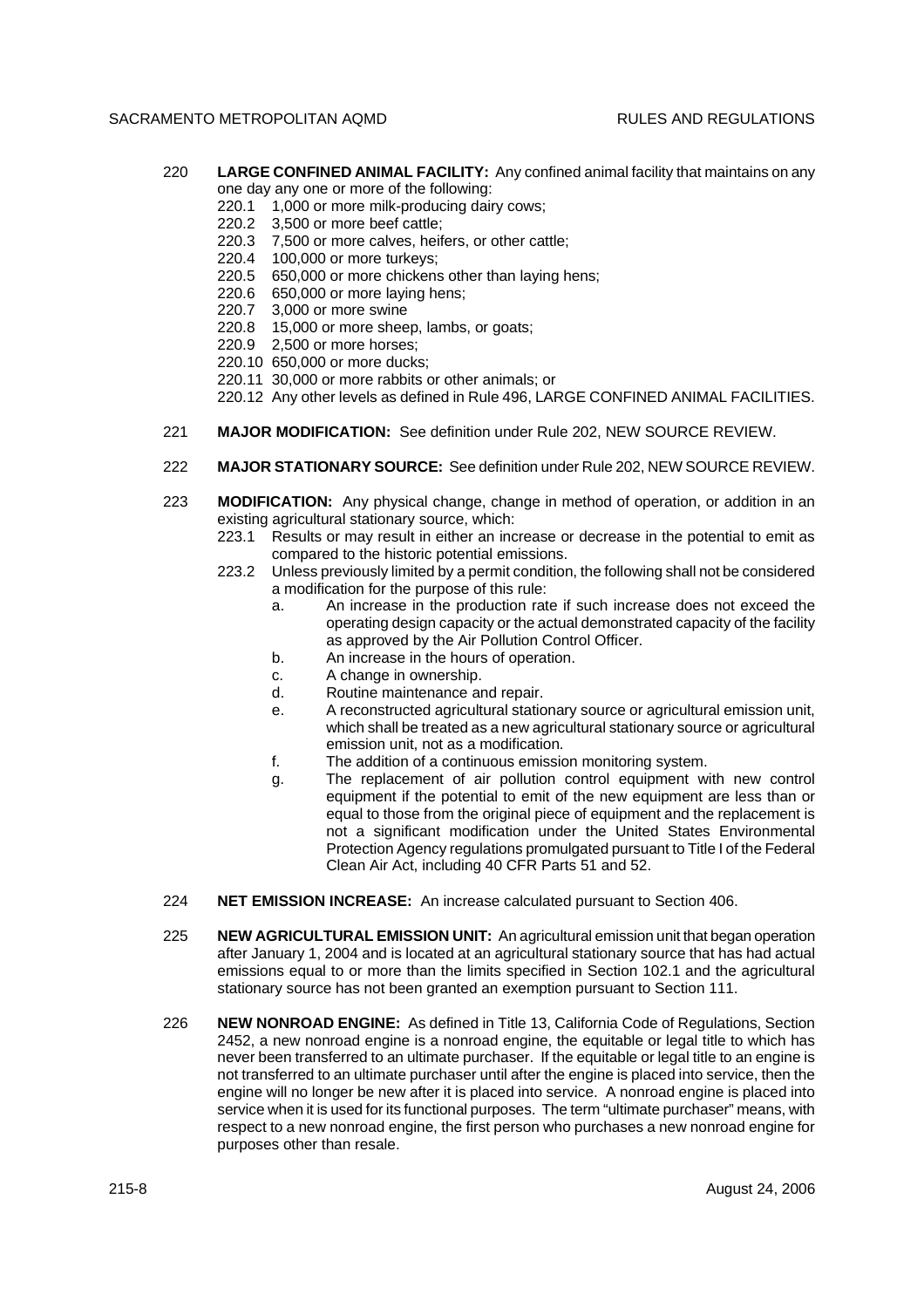- 227 **NONROAD ENGINE:** As defined in Title 13, California Code of Regulations, Section 2452: 227.1 Except as discussed in 227.2, a nonroad engine is any engine:
	- a. in or on a piece of equipment that is self-propelled or serves a dual purpose by both propelling itself and performing another function (such as garden tractors, off-highway mobile cranes and bulldozers); or
	- b. in or on a piece of equipment that is intended to be propelled while performing its function (such as lawnmowers and string trimmers); or
	- c. that, by itself or in or on a piece of equipment, is portable or transportable, meaning designed to be and capable of being carried or moved from one location to another. Indicia of transportability include, but are not limited to, wheels, skids, carrying handles, dolly, trailer, or platform.
	- 227.2 An engine is not a nonroad engine if:
		- a. the engine is used to propel a motor vehicle or a vehicle used solely for competition, or is subject to standards promulgated under section 202 of the federal Clean Air Act; or
		- b. the engine is regulated by a federal New Source Performance Standard promulgated under section 111 of the federal Clean Air Act; or
		- c. the engine otherwise included in Section 227.1.c. of this definition remains or will remain at a location for more than 12 consecutive months or a shorter period of time for an engine located at a seasonal source. Any engine (or engines) that replaces an engine at a location and that is intended to perform the same or similar function as the engine replaced will be included in calculating the consecutive time period. An engine located at a seasonal source is an engine that remains at a seasonal source during the full annual operating period of the seasonal source. A seasonal source is an agricultural stationary source that remains in a single location on a permanent basis (at least two years) and that operates at that single location approximately three (or more) months each year.
- 228 **OFFSET:** The use of an emission reduction credit to compensate for an emission increase of an affected pollutant for a new or modified source subject to Rule 202, NEW SOURCE REVIEW or Rule 215, AGRICULTURAL PERMIT REQUIREMENTS AND NEW AGRICULTURAL PERMIT REVIEW.
- 229 **PM10:** Particulate matter with an aerodynamic diameter smaller than or equal to a nominal 10 microns as measured by an applicable reference test method or methods found in Article 2, Subchapter 6, Title 17, California Code of Regulations (commencing with Section 94100).
- 230 **POTENTIAL TO EMIT:** The maximum physical and operational design capacity to emit a pollutant. Limitations on the physical or operational design capacity, including emissions control devices and limitations on hours of operation may be considered only if such limitations are incorporated into the applicable agricultural emission unit permit. The potential to emit shall include both directly emitted and fugitive emissions.
- 231 **PROCESS HEATER:** Any unit fired with any fuel which transfers heat from combustion gases to water or process streams, including reformers. Process heater does not include any dryer in which the material being dried is in direct contact with the products of combustion, cement or lime kilns, glass melting furnaces, or smelters.
- 232 **REACTIVE ORGANIC COMPOUND:** For the purposes of this rule, reactive organic compound has the same meaning as "volatile organic compound" in Rule 101, GENERAL PROVISIONS AND DEFINITIONS.
- 233 **RECONSTRUCTED AGRICULTURAL STATIONARY SOURCE:** Any agricultural stationary source or agricultural emission unit undergoing physical modification where the fixed capital cost of the new components exceeds 50 percent of the fixed capital cost of a comparable entirely new agricultural stationary source or emissions unit. Fixed capital cost means that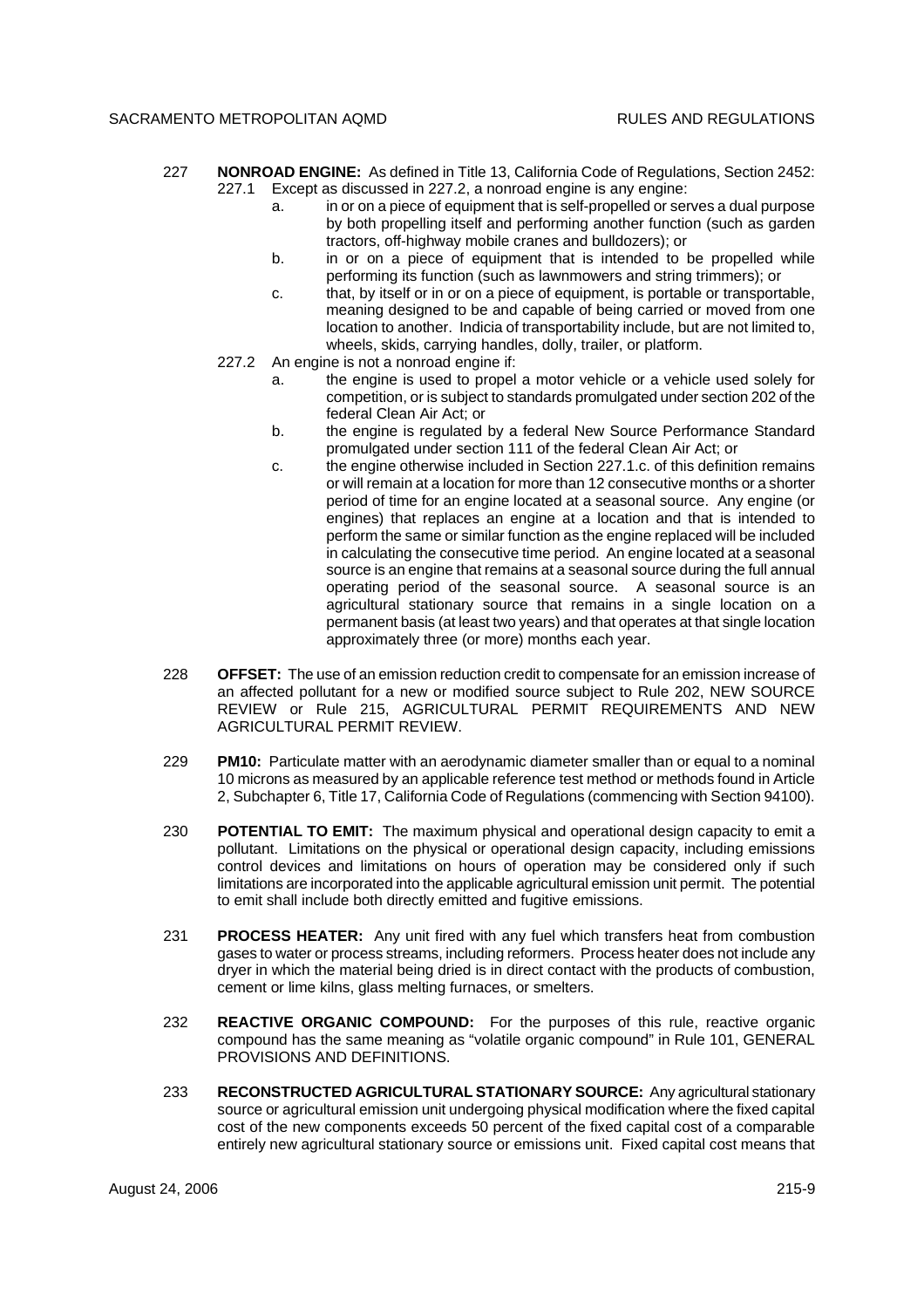capital needed to provide and install all the depreciable components: this includes the cost of parts and labor. A reconstructed source shall be treated as a new agricultural stationary source or agricultural emission unit.

- 234 **REFORMER**: A furnace in which a hydrocarbon feedstock is reacted with steam over a catalyst at high temperature to form hydrogen and lesser amounts of carbon monoxide and carbon dioxide.
- 235 **REPLACEMENT EQUIPMENT:** The replacement or modification of an agricultural emission unit(s) where the replacement unit(s) serves the identical function as the unit(s) being replaced, and the maximum rating and the potential to emit any pollutant will not be greater from the new or modified agricultural emissions unit(s) than the replaced unit(s).
- 236 **STATIONARY ENGINE:** An internal combustion engine which is not a nonroad engine and does not propel a vehicle.
- 237 **VEHICLE:** A device by which any person or property may be propelled, moved, or drawn upon a highway, excepting a device moved exclusively by human power or used exclusively upon stationary rails or tracks.

### **300 STANDARDS**

- 301 **AGRICULTURAL PERMITS:** Any person operating an agricultural emission unit shall obtain a written permit from the Air Pollution Control Officer. No permit shall be granted either by the Air Pollution Control Officer or the Hearing Board for any agricultural emission unit unless the agricultural emission unit conforms to the standards set forth in Section 302.1.
	- 301.1 Except for nonroad engines, the written permit must be obtained prior to any person building, erecting, altering or replacing any article, machine, equipment or other contrivance.
	- 301.2 For nonroad engines, the written permit must be applied for within 30 days of the nonroad internal engine starting operation and notification that operation has begun must be submitted to the Air Pollution Control Officer pursuant to Section 407.

#### 302 **STANDARDS FOR GRANTING APPLICATIONS:**

- 302.1 The Air Pollution Control Officer may grant an agricultural permit if the applicant shows that every process, article, machine, equipment or other contrivance, the use of which may cause, eliminate, reduce, or control the issuance of air contaminants, is so designed, controlled, equipped, and operated with such air pollution control equipment that it may be shown to operate without emitting or without causing to be emitted air contaminants in violation of Section 303 of this rule, elsewhere in these rules and regulations, or of such state or federal statutes as may be enforceable by the Air Pollution Control Officer. In addition, the Air Pollution Control Officer shall require the applicant, as a condition of the permit, to comply with the requirements of the Health and Safety Code.
- 302.2 Notwithstanding Section 301, before an agricultural permit is granted, the Air Pollution Control Officer may require the applicant to provide, maintain, and operate such facilities as are necessary for sampling, testing and air monitoring purposes in order to secure information that will disclose the nature, extent, quantity or degree of air contaminants discharged into the atmosphere from the process, article, machine, equipment or other contrivance described in the permit. In the event of such a requirement, the Air Pollution Control Officer shall notify the applicant in writing of the required size, number and location of sampling holes; the size and location of the sampling platform; the access to the sampling platform; and the utilities for operating the sampling and testing and air monitoring equipment. Such platform and access shall be constructed in accordance with the applicable General Industry Safety Orders of the State of California.
- 302.3 The Air Pollution Control Officer shall determine that an applicant has complied with applicable requirements of Health and Safety Code Section 42301.6, preparation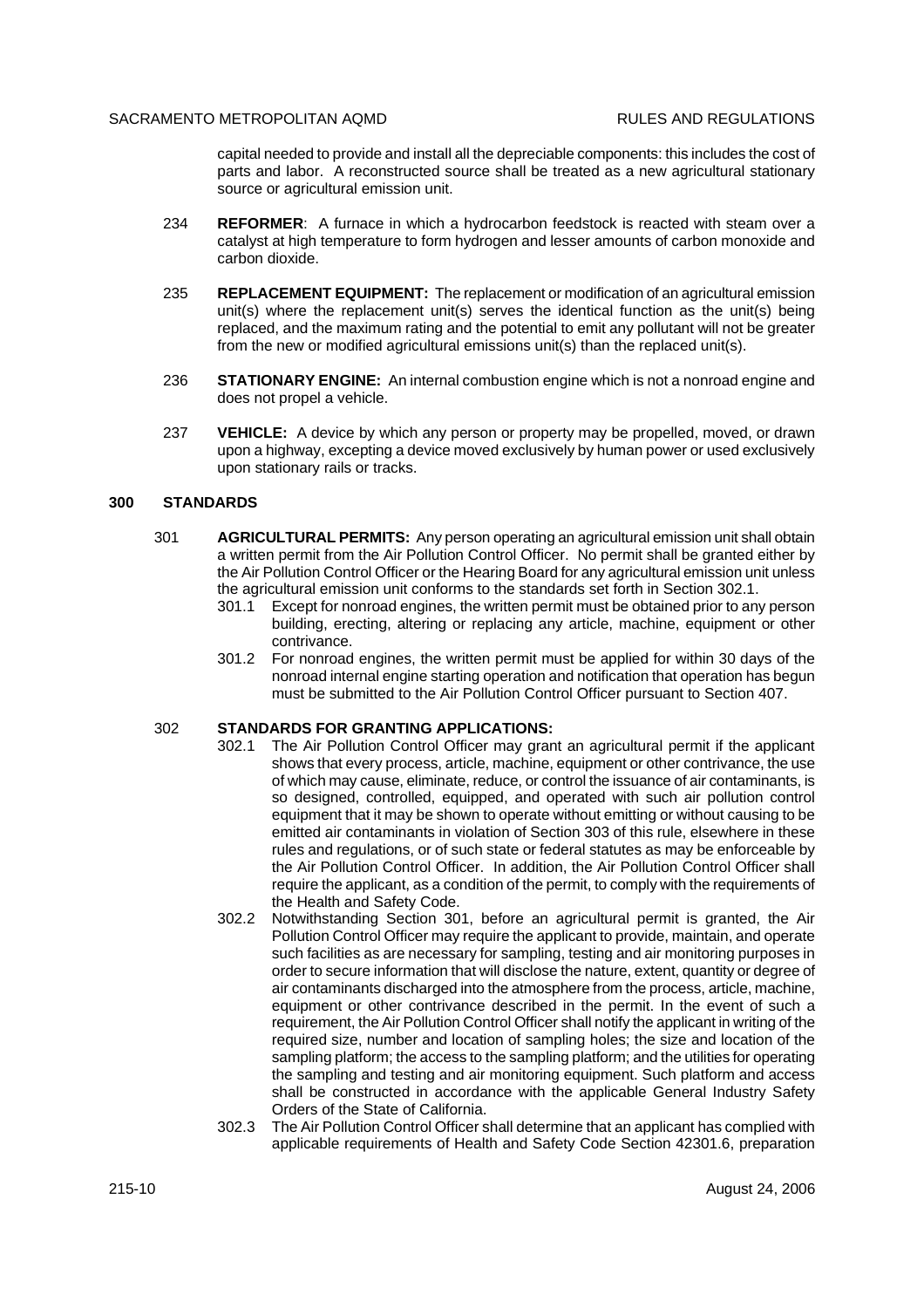and distribution of public notice, prior to approving an application for a new or modified agricultural emission unit.

303 **BEST AVAILABLE CONTROL TECHNOLOGY:** An applicant shall apply Best Available Control to a new agricultural emission unit or modification of an existing agricultural emission unit, for each change of an affected pollutant, if the change would result in an increase in quarterly emissions in accordance with the procedures specified in Section 404, and if the daily potential to emit for the agricultural emission unit meets or exceeds the following levels:

| Pollutant                  | Pounds per day |
|----------------------------|----------------|
| Reactive organic compounds | 10             |
| Nitrogen oxides            | 10             |
| Sulfur oxides              | 10             |
| <b>PM10</b>                | 10             |
| Carbon monoxide            | 550            |
| Lead                       | 3.3            |

- 303.1 In implementing BACT, the Air Pollution Control Officer shall periodically publish guidelines indicating the administrative procedures and requirements for commonly permitted agricultural emission units. BACT for other source categories shall be determined using the definition of BACT in Section 208 and the general administrative procedures and requirements of the BACT Guidelines. When updating the BACT guidelines to become more stringent for agricultural emission units, economic and technical feasibility shall be considered in establishing the class or category of sources and the applicable requirements.
- 303.2 BACT shall be as specified in the BACT Guidelines for such source categories, unless the BACT specified in the guideline is less stringent than required by state law for such source categories in which case BACT shall follow state law.

#### 304 **EMISSION OFFSET REQUIREMENTS, GENERAL:**

304.1 Except as provided in Section 304.2, an applicant shall provide emission offsets for the affected pollutant for new and modified agricultural stationary sources where the cumulative emission increase calculated pursuant to Section 405 meets or exceeds the following levels:

| <b>Pollutant</b>           | lbs/quarter |
|----------------------------|-------------|
| Reactive organic compounds | 5.000       |
| Nitrogen oxides            | 5.000       |
| Sulfur oxides              | 13.650      |
| <b>PM10</b>                | 7,500       |

- 304.2 Emission offsets will only be required for agricultural emission units where a specific emission reduction credit rule has been adopted by the Sacramento Metropolitan Air Quality Management District and approved by the Environmental Protection Agency.
- 304.3 Except as provided in Section 304.3(a), (b), (c), or (d), sufficient emission offsets shall be provided from the same calendar quarter as the proposed emissions to offset the net emissions increase in the affected pollutant calculated according to procedures specified in Section 406.
	- a. Emission credits for reactive organic compounds and nitrogen oxides during the quarters starting April 1 and July 1 may be used to offset emission increases during any quarter except as provided below.
		- 1. Emission credits from the quarter starting April 1 that will be used in the quarter starting July 1 shall not exceed more than 20% of a project's reactive organic compound or nitrogen oxide offset needs, as applicable, in the quarter beginning July 1.
		- 2. Emission credits from the quarter starting July 1 that will be used in the quarter starting April 1 shall not exceed more than 20% of a project's reactive organic compound or nitrogen oxides needs, as applicable, in the quarter beginning April 1.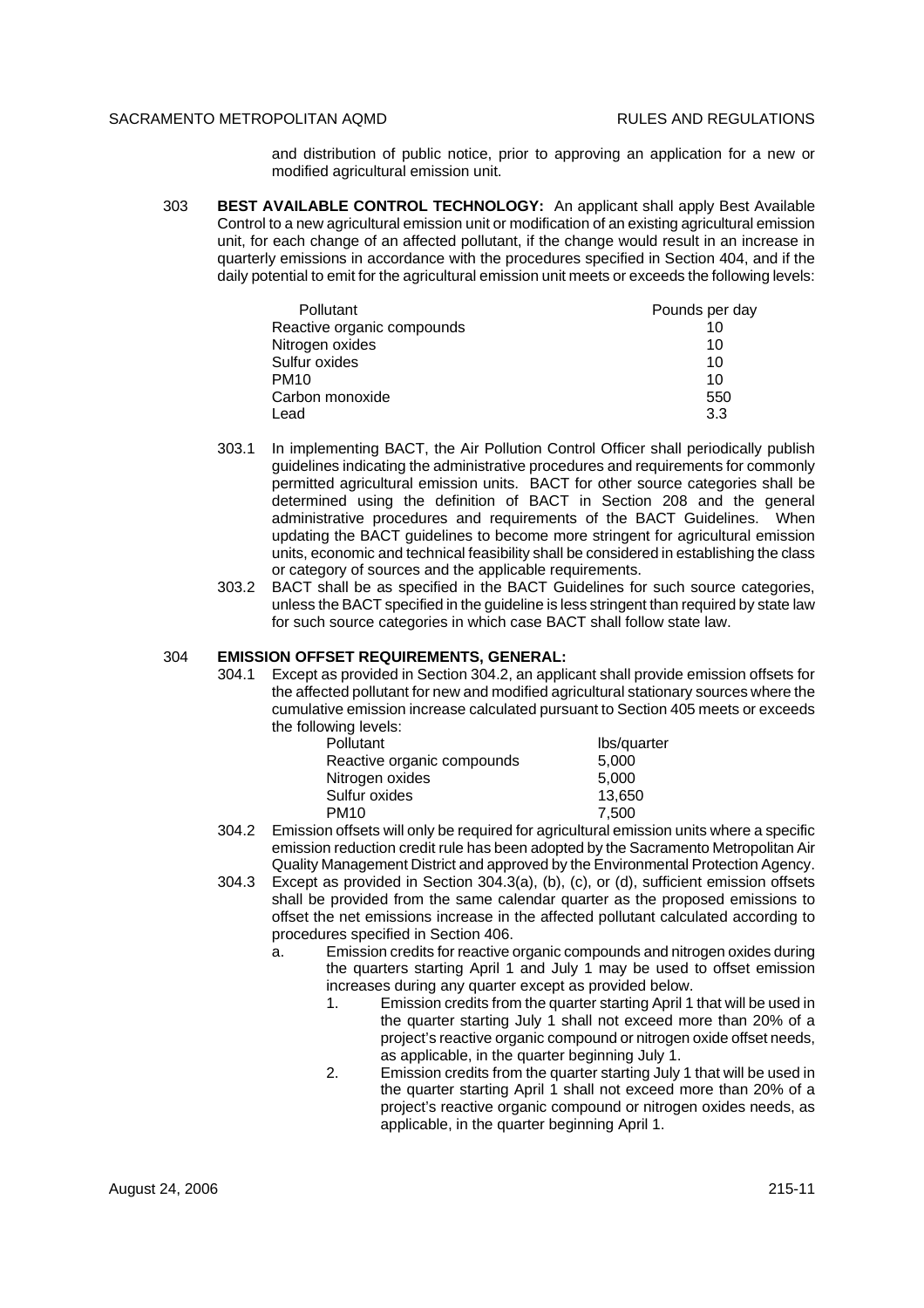- b. Emission credits for reactive organic compounds and nitrogen oxides during quarters starting January 1 and October 1 may be used to offset emission increases during either quarter starting January 1 and October 1.
- c. Emission credits for PM10 and sulfur oxides during the quarters starting January 1 and October 1 may be used during any quarter except as provided below.
	- 1. Emission credits from the quarter starting January 1 that will be used in the quarter starting October 1 shall not exceed more than 20% of a project's PM10 and sulfur oxide needs, as applicable, in the quarter beginning January 1.
	- 2. Emission credits from the quarter starting October 1 that will be used in the quarter starting January 1 shall not exceed more than 20% of a project's PM10 and sulfur oxide needs, as applicable, in the quarter beginning October 1.
- d. Emission credits for PM10 and sulfur oxides during the quarters starting April 1 and June 1 may be used to offset emission increases during either quarter starting April 1 and June 1.
- 305 **LOCATION OF EMISSION OFFSETS AND EMISSION OFFSET RATIOS:** An applicant shall provide emission offsets for emissions from a proposed agricultural stationary source subject to the requirements of Section 304 according to the following ratios. 305.1 Emission Offset ratio:

| Location of Emission Offset                                                                 | Emission Offset Ratio for all<br>affected pollutants      |
|---------------------------------------------------------------------------------------------|-----------------------------------------------------------|
| Same Agricultural Stationary<br>Source                                                      | 1.0 to $1.0$                                              |
| Community Bank or Priority<br>Reserve Bank                                                  | 1.0 to 1.0                                                |
| Within 15-mile radius and within<br>Sacramento Valley Air Basin                             | 1.0 to $1.0$                                              |
| Greater than 15-mile but within<br>50-mile radius and within<br>Sacramento Valley Air Basin | 1.2 to $1.0$                                              |
| More than 50-mile radius and<br>within Sacramento Valley Air<br>Basin                       | $>1.2$ to 1.0<br>(based on case by case<br>determination) |

- 305.2 Emission offsets which are required pursuant to Section 304 and obtained pursuant to permitting actions in a district other than the Sacramento Metropolitan Air Quality Management District may be used only if the Air Pollution Control Officer has reviewed the permit conditions issued by the other district in which the proposed emission offsets are obtained and made a determination that the impact of using such emission offsets meets the requirements of District Rules and Regulations and Health and Safety Code Section 40709.6. An offset ratio not less than the levels specified in Section 305.1 shall be applied as necessary to discount the offsets and mitigate the associated impact.
- 306 **INTERPOLLUTANT EMISSION OFFSETS:** Interpollutant emission offsets are discouraged and may only be allowed between precursor contaminants. The Air Pollution Control Officer may approve interpollutant emission offsets for precursor pollutants on a case by case basis, provided that the applicant demonstrates through the use of an air quality model that the emission increases from the new or modified agricultural emission unit will not cause or contribute to a violation of an ambient air quality standard. In such cases, the Air Pollution Control Officer shall impose, based on an air quality analysis, emission offset ratios in addition to the requirements of Section 305. Interpollutant emission offsets between PM10 and PM10 precursors may be allowed. PM10 emissions shall not be allowed to offset nitrogen oxides or reactive organic compound emissions in ozone nonattainment areas, not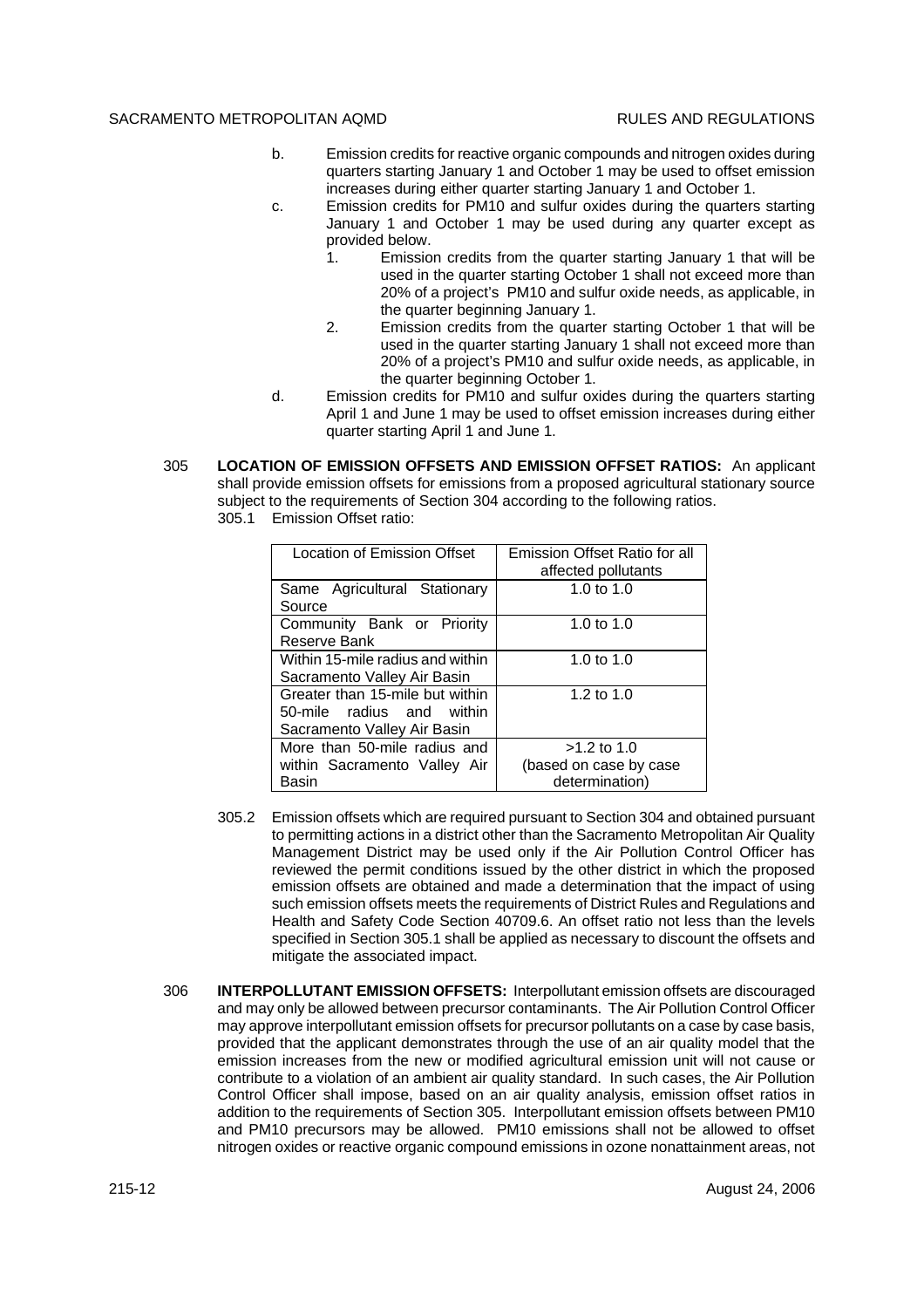be allowed to offset sulfur oxide emissions in sulfate nonattainment areas. In no case shall the compounds excluded from the definition of reactive organic compounds be used as offsets for reactive organic compounds.

- 307 **DENIAL, FAILURE TO MEET STANDARDS:** The Air Pollution Control Officer shall deny any permit if the Air Pollution Control Officer finds that the subject of the application would not comply with the standards set forth in District, state, or federal rules, regulations or statutes including Best Available Control Technology and emission offset requirements of Sections 303 and 304 in force on the date the application is deemed complete as defined in Section 401.3.
- 308 **TRANSFER:** A permit shall not be transferable, whether by operation of law or otherwise, either from one location to another, from one agricultural emission unit to another, or from one person to another. In the event any person contemplates or desires to make any such transfer as herein described, said person shall make application in accordance with Section 401.3 as applicable.
- 309 **PERMIT RENEWAL:** Every permit shall be renewable annually on the permit's anniversary date, commencing one year after the date of issuance. The Air Pollution Control Officer shall review every permit upon annual renewal, pursuant to Health and Safety Code Section 42301(e), to determine that permit conditions are adequate to ensure compliance with, and enforceability of, District rules and regulations applicable to the agricultural emission unit for which the permit was issued. Applicable District rules and regulations shall include those which were in effect at the time the permit was issued or modified, or which have subsequently been adopted and made applicable to an existing agricultural emission unit by the District Board of Directors. The Air Pollution Control Officer shall revise the conditions, if such conditions are not consistent, in accordance with all applicable rules and regulations.

#### **400 ADMINISTRATIVE REQUIREMENTS**

#### 401 **PERMIT REQUIREMENTS:**

- 401.1 **POSTING:** A person who has been granted a permit shall maintain a legible copy of said permit on the premises of the subject agricultural emission unit. Other information, analysis, plans or specifications which disclose the nature, extent, quantity, or degree of air contaminants which are or may be discharged from such source shall be readily available for inspection by the Air Pollution Control Officer.
- 401.2 **MODIFICATIONS:** A person shall not willfully deface, alter, forge, counterfeit, or falsify a permit.
- 401.3 **APPLICATIONS:** An application for a permit shall be filed in the manner and form prescribed by the Air Pollution Control Officer, and shall give all the information necessary to enable the Air Pollution Control Officer to make the determination required by Section 302 of this rule.
	- a. The Air Pollution Control Officer shall determine whether the application is complete not later than 30 days after receipt of the application or after such longer time as both the applicant and the Air Pollution Control Officer have agreed in writing. If the Air Pollution Control determines that the application is not complete, the applicant shall be notified in writing of the decision specifying the information required. Completeness of an application or resubmitted application shall be evaluated on the basis of the information requirements set forth in the District's List and Criteria (adopted pursuant to Article 3, 65940 through 65944 of Chapter 4.5 of Division I of Title 7 of the California Government Code) as it exists on the date on which the application or re-submitted application was received, and on payment of the appropriate fee pursuant to Rule 310, PERMIT FEES—AGRICULTURAL SOURCE. The Air Pollution Control Officer may, during the processing of the application, request an applicant to clarify, amplify, correct, or otherwise supplement the information submitted in the application.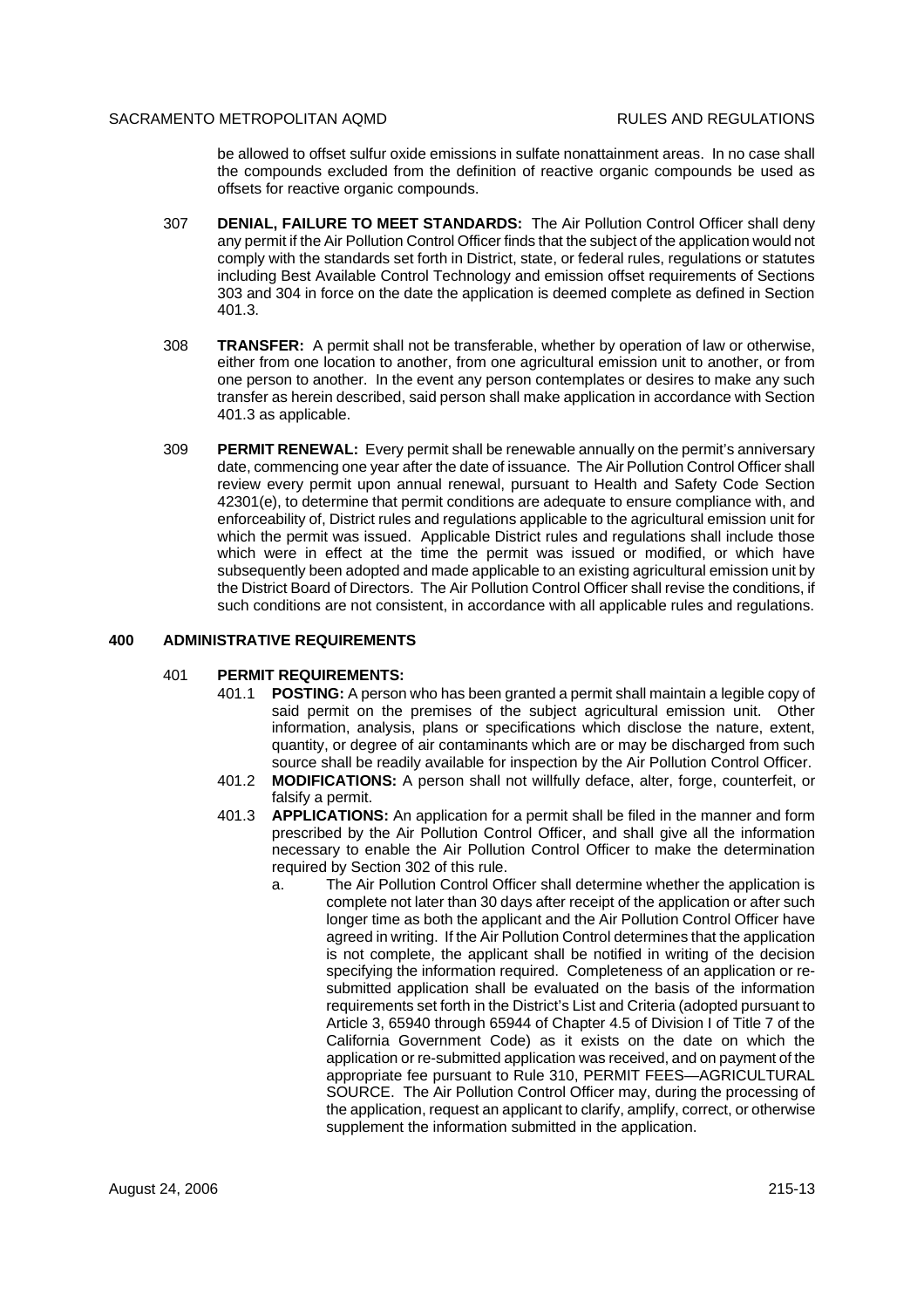- b. Upon receipt of any re-submittal of the application pursuant to Section 401.3.a., a new 30-day period to determine completeness shall begin.
- c. If the Air Pollution Control Officer determines the application to still be incomplete, the applicant may appeal this decision to the Sacramento Metropolitan Air Quality Management District Board of Directors.
- d. In the event that a written determination of incompleteness is not made within 30 days of the filing of the application, or within 30 days of providing further information as required by Section 401.3, the application together with the submitted materials shall be deemed complete.
- 401.4 **APPROVAL:** Following acceptance of the application as complete, the Air Pollution Control Officer shall perform the evaluations required to determine compliance with all applicable District, state and federal rules and shall notify the applicant in writing of his approval, conditional approval, or denial of the permit. Except as provided in 401.4.a., the Air Pollution Control Officer shall take action on the permit no later than 180 days after acceptance of an application as complete or after such longer time as both the applicant and the Air Pollution Control Officer have agreed in writing. If the permit is subject to the Public Notification requirements of Section 401.6, then the Air Pollution Control Officer shall consider all written comments prior to taking final action on the permit.
	- a. The Air Pollution Control Officer shall not take final action for any project for which an Environmental Impact Report (EIR) or a Negative Declaration is being prepared until a final EIR for that project has been certified or a Negative Declaration for that project has been approved, and the Air Pollution Control Officer has considered the information in that final EIR or Negative Declaration. The Air Pollution Control Officer shall take final action on the application within whichever of the following periods of time is longer:
		- 1. Within 180 days after the certification of the final EIR or approval of the Negative Declaration, or
		- 2. Within 180 days of the date on which the application was determined complete by the Air Pollution Control Officer.
- 401.5 **CONDITIONAL APPROVAL:** When approving a permit, the Air Pollution Control Officer may issue a permit subject to conditions which will bring the operation of the agricultural emission unit within the standards of Section 302.1 of this rule in which case the conditions shall be specified in writing. Commencing work under such a permit shall be deemed acceptance of all the conditions so specified. Failure to comply with any condition specified pursuant to the provisions of this rule shall be a violation of this rule as well as of the applicable section of the Health and Safety Code.
	- a. As a condition for the issuance of the permit, the Air Pollution Control Officer shall require that the agricultural emission unit be operated in the manner stated in making the analysis required to determine compliance with this rule.
	- b. The permit shall include an emission limitation for each affected pollutant.
	- c. Emission Offsets:
		- 1. Before the Air Pollution Control Officer shall approve an application for a permit subject to Section 304, the applicant shall supply evidence of a sufficient number of emission reduction credits to meet the offset obligation in accordance with this rule.
		- 2. The operation of any agricultural emission unit which provides emission offsets shall be subject to enforceable permit or contract conditions, as applicable, containing specific emissions and operational limitations, to ensure that the emission reductions are provided in accordance with the provisions of this rule.
		- 3. A violation of the emission limitation provisions of any contract pursuant to Rule 204, EMISSION REDUCTION CREDITS, Section 303.2 shall be a violation of this rule by the permit applicant.
		- 4. The operation of any agricultural emissions unit which uses emission offsets provided by another emissions unit shall be subject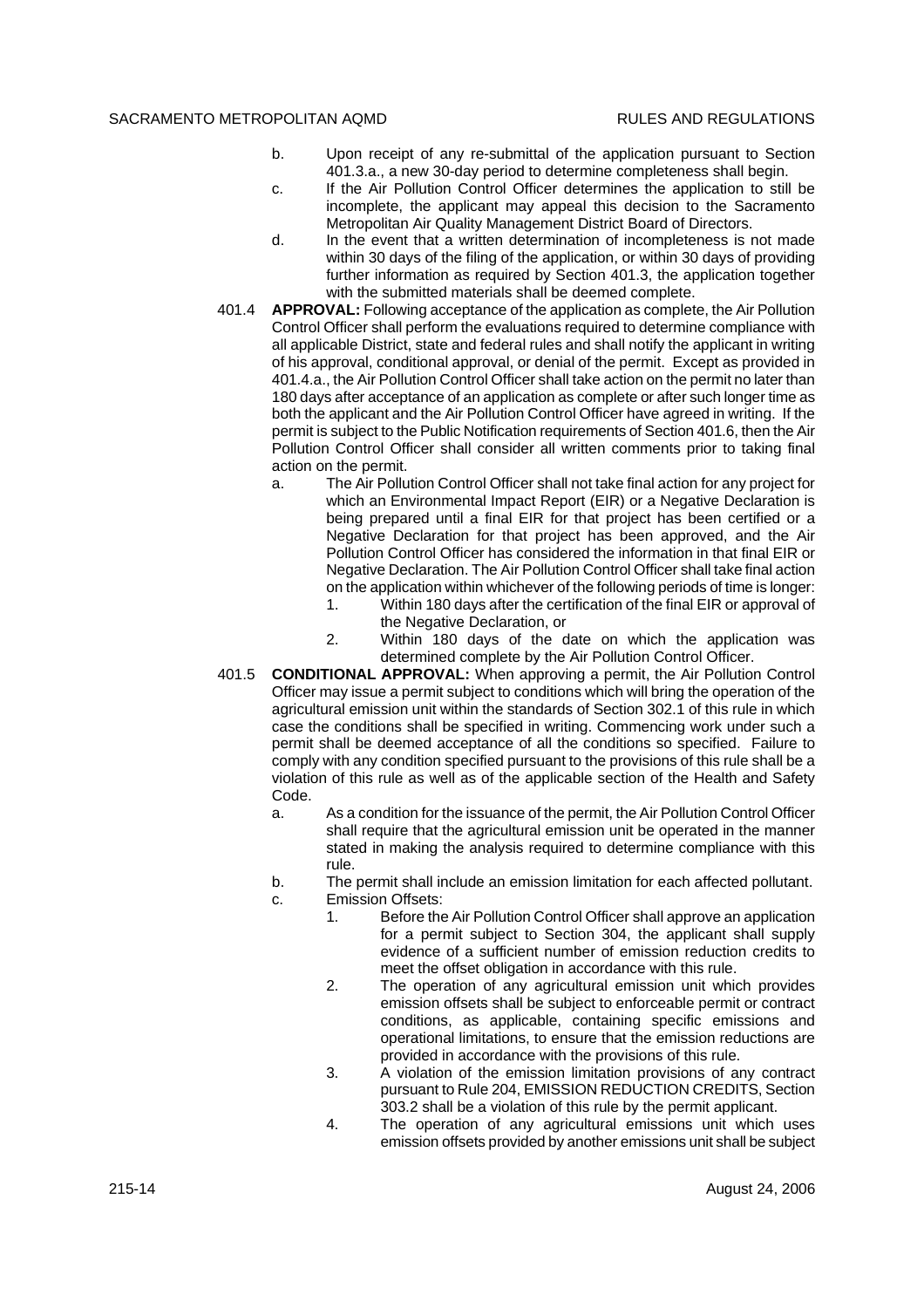to enforceable permit conditions, containing specific emissions and operational limits, to ensure that the emission reductions are used in accordance with the provisions of District rules and shall continue for the reasonable expected life of the proposed agricultural emissions unit.

- d. The permit shall include conditions that implement the plan that is required for agricultural stationary sources that are subject to Rule 496, LARGE CONFINED ANIMAL FACILITIES.
- 401.6 **PUBLIC NOTIFICATION:** The Air Pollution Control Officer shall make available for public inspection at the District's office the information submitted by the applicant and the Air Pollution Control Officer's analysis for a new or modified emission unit that requires emission offsets pursuant to Section 304 or is for an agricultural stationary sources that is subject to Rule 496, LARGE CONFINED ANIMAL FACILITIES prior to approving the application pursuant to Section 401.4 and 401.5. Notice of the intent to approve such application shall be published in at least one newspaper of general circulation in the District and shall note how pertinent information can be obtained, and inviting written public comment for a 30-day period following the date of publication. All such information shall be transmitted to the California Air Resources Board and to any party which requests such information. Information submitted which contains trade secrets shall be handled in accordance with Section 6254.7 of the California Government Code and relevant sections of the California Administrative Code.
- 401.7 **FINAL PUBLIC NOTIFICATION:** The Air Pollution Control Officer shall provide written notice of the final action taken on permits subject to the Public Notification requirement of Section 401.6 to the applicant, the California Air Resources Board and any person who submitted written comments pursuant to Section 401.6. A notice shall be published in at least one newspaper of general circulation in the District and shall note how pertinent information can be obtained.
- 401.8 **DENIAL OF APPLICATION:** In the event of denial of a permit, the Air Pollution Control Officer shall notify the applicant in writing of the reasons therefore. Service of this notification may be made in person or by mail, and such service may be proved by the written acknowledgement of the persons served or affidavit of the person making the service. The Air Pollution Control Officer shall not accept a further application unless the applicant has complied with the objections specified by the Air Pollution Control Officer as his reasons for denial of the permit.
- 401.9 **SUSPENSION:** The Air Pollution Control Officer may suspend a permit if a holder of such permit willfully fails and refuses to furnish information, analyses, plans, and specifications, within a reasonable time, as requested by the Air Pollution Control Officer pursuant to Health and Safety Code Section 42303, District Rules and Regulations, or any other law, rule, regulation, agreement, or order enforceable by the District. The Air Pollution Control Officer shall serve notice, in writing, of such suspension and the reasons therefore. The permit shall be reinstated when furnished with all requested information, analyses, plans, and specifications.
- 401.10 **APPEALS:** Within ten days after notice, by the Air Pollution Control Officer, of suspension, or within thirty days after notice of a denial or conditional approval of a permit, the applicant or any other aggrieved person who participated in the permit issuance proceedings may petition the Hearing Board, in writing, for an order modifying or reversing that decision. The Hearing Board after notice and a public hearing held within thirty days after filing the petition, may sustain or reverse the action of the Air Pollution Control Officer; such order may be made subject to specified conditions.
- 402 **COMPLIANCE DATES APPLICATION SUBMITTAL FOR EXISTING AGRICULTURAL EMISSION UNITS:** An application for a permit shall be submitted to the Air Pollution Control Officer by (six months after adoption) for any agricultural emission unit installed prior to (date of adoption).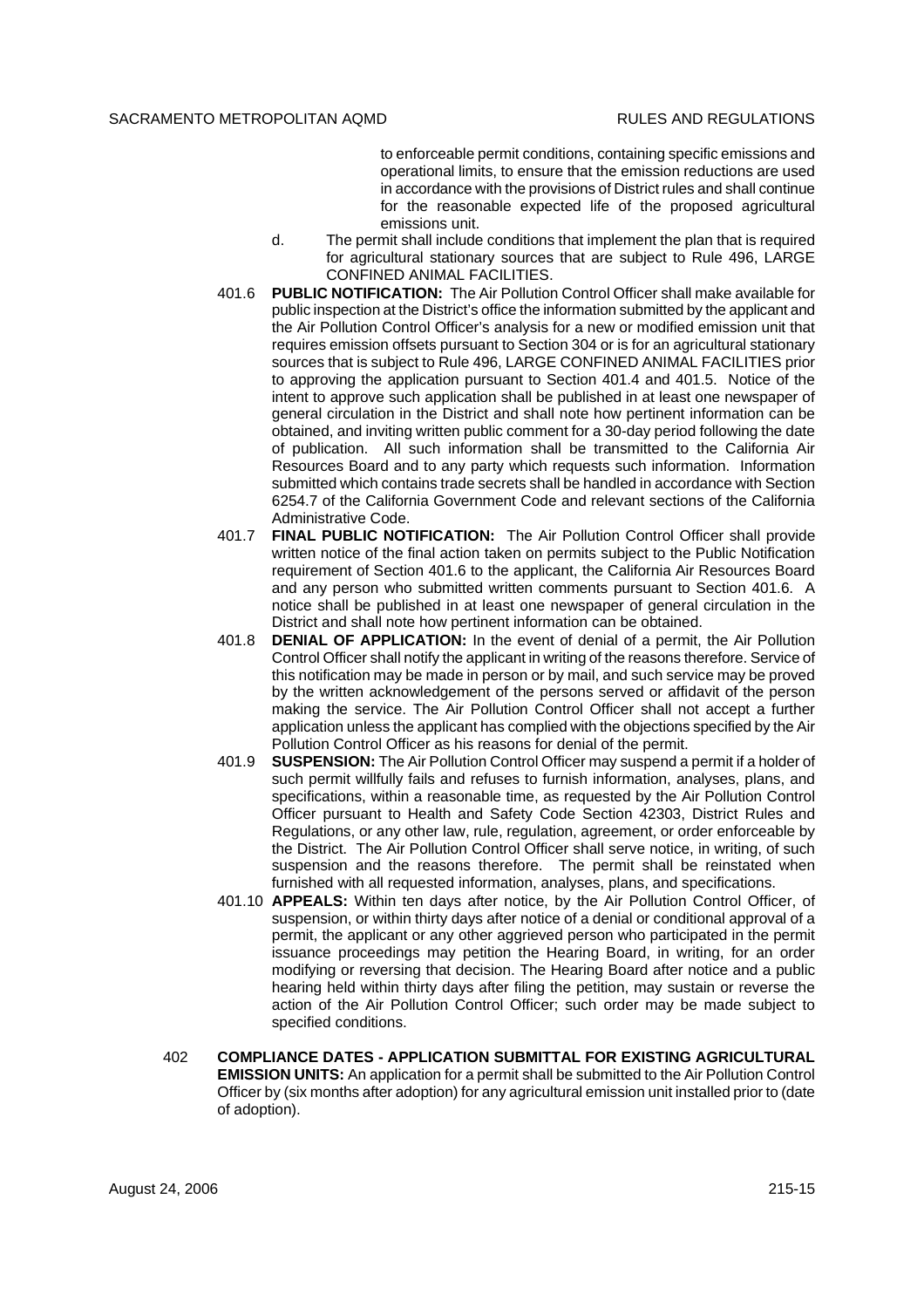- 403 **COMPLIANCE DATES APPLICATION SUBMITTAL FOR SOURCES NO LONGER EXEMPT:** When an agricultural emission unit that is not subject to this rule subsequently becomes subject to this rule, then an application for permit(s) for the equipment installed prior to becoming subject to the rule shall be submitted no later than March  $30<sup>th</sup>$  of the year following the first calendar year that the emissions from the agricultural stationary source exceeds the thresholds established in Section 102.1.
- 404 **CALCULATION OF EMISSIONS FOR BACT TRIGGER LEVELS:** The quarterly emissions change for a new or modified permit shall be calculated by subtracting the historic potential emissions of the permit prior to modification from the potential to emit after modification. Calculations shall be performed separately for each permit for each calendar quarter.
- 405 **CALCULATION OF EMISSION OFFSET TRIGGERS:** The cumulative emission increase for each calendar quarter for an agricultural stationary source shall be the sum of the potential to emit for all agricultural emission units based on the current permits, including the potential to emit from the new or modified agricultural emission unit for each calendar quarter, expressed in terms of pounds per quarter.
- 406 **CALCULATION OF EMISSION OFFSETS REQUIRED:** Calculations shall be performed separately for each affected pollutant and each agricultural emissions unit for each calendar quarter expressed in pounds per quarter. The net emission increase shall be the lesser of the following:
	- 406.1 The potential to emit for all agricultural emissions units at the agricultural stationary source based on current permits including the current application subtracting the levels specified in Section 304.1; or
	- 406.2 For new agricultural emission units, the proposed emissions for the current application; or
	- 406.3 For modifications to existing agricultural emission units, the proposed emissions subtracting the historic potential emissions from the current application.
- 407 **NOTIFICATION: OPERATION OF A NONROAD ENGINE:** When an unpermitted nonroad engine is entered into service, the Air Pollution Control Officer must be notified within 15 days of commencement of operation. Notification shall include engine make, model, serial number, horsepower rating, and date entered into service.
- 408 **PETITION FOR EXEMPTION FROM MAINTAINING AN AGRICULTURAL PERMIT:** Any person requesting an exemption pursuant to Section 111 shall provide to the Air Pollution Control Officer in writing the information described in Section 502 for the three prior years.
- 409 **AIR QUALITY MODELS:** All air quality models used for the purposes of this rule shall be consistent with the requirements provided in the most recent edition of US Environmental Protection Agency "Guidelines on Air Quality Models, OAQPS 1.2-080" unless the Air Pollution Control Officer finds that such model is inappropriate for use. After making such finding the Air Pollution Control Officer may designate an alternate model. Credit shall not be given for stacks higher than dictated by good engineering practice. All modeling costs associated with the siting of an agricultural stationary source shall be borne by the applicant.

#### **500 MONITORING AND RECORDS**

#### 501 **TESTING PROCEDURES:**

- 501.1 INITIAL BOILING POINT: ASTM D-1078-05, "Test Method for Distillation Range of Volatile Organic Liquids".
- 501.2 VAPOR PRESSURE: ASTM D-2879-97, "Vapor Pressure-Temperature Relationship and Initial Decomposition Temperature of Liquids by Isoteniscope".
- 502 **INVENTORY STATEMENTS:** An agricultural stationary source that has been granted a petition for exemption pursuant to Section 111 shall, by February 28 of each year, beginning with the calendar year immediately following the year the petition for exemption was